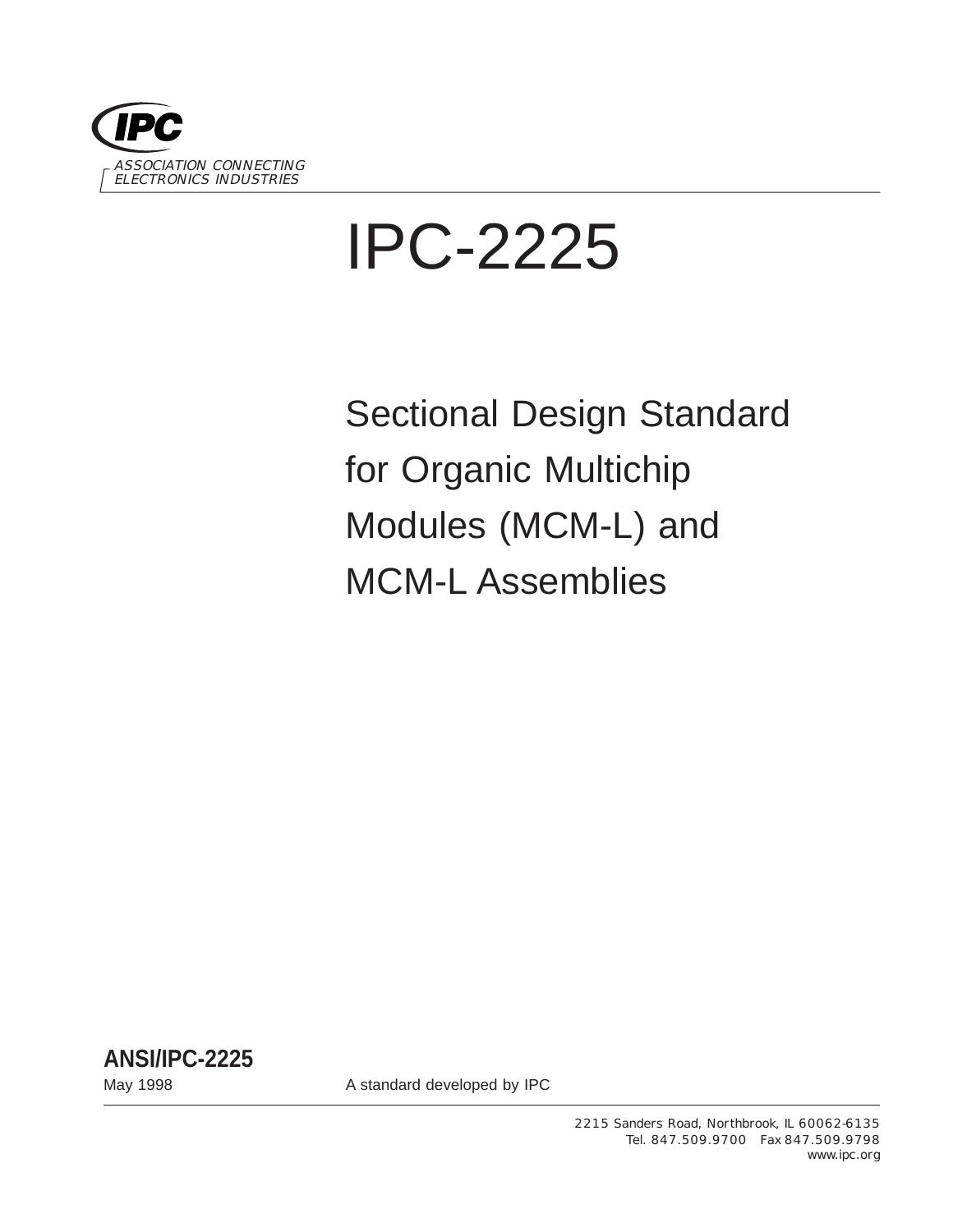

### **FOREWORD**

This standard is intended to provide information on the detailed requirements for organic Laminated Multichip Module (MCM-L) design. All aspects and details of the design requirements are addressed to the extent that they can be applied to the unique requirements of those designs that use organic rigid (reinforced), organic flexible (unreinforced) materials or organic materials in combination with inorganic materials (metal, glass, ceramic, etc.) to provide the structure for mounting and interconnecting unpackaged die.

The information contained herein is intended to supplement generic design requirements identified in IPC-2221. When coupled with the generic design input, it should facilitate the selection process of the materials and the detailed organic structure fabrication technology necessary to meet the engineering design objectives.

The selected component mounting and interconnecting technology for the physical Mounting and Interconnection Structure (MIS) should be commensurate with the requirements provided and the specific focus of this sectional document.

A description of what is an MCM-L and what permutations can be accomplished by mixing other MCM technologies is important to understand to ensure proper design. A detailed description is also provided on the identification of the product in terms of the materials and processes used to manufacture the MCM-L. Other forms of multichip modules are identified in order to establish the relationship with

these technologies (i.e., MCM-C, MCM-D), and the design principles contained herein.

Differences between semiconductors, modules and boards relate to their application and are defined as:

ASIC Application Specific Integrated Circuit represents a semiconductor device intended to satisfy a unique complete circuit function.

ASEA Application Specific Electronic Assembly represents printed board assemblies consisting of electronic components attached to an interconnecting substrate, intended to perform a complete circuit or electronic function.

ASEM Application Specific Electronic Module represents a grouping of components intended as a subassembly or super-part that will be interconnected on an ASEA.

Because of the similarity between various techniques, an attempt to describe the variation between Chip-on-Board (COB) and Multichip Modules (MCM) is described to reflect that:

COB products are ASEAs intended as a complete electronic assembly, using unpackaged chips in whole or in part, which will perform a total electronic function. COB assemblies usually plug into a mother board. For example a PC card can be a COB assembly.

MCM products are ASEMs intended as a super-part or subassembly that will be mounted on an interconnecting structure or substrate.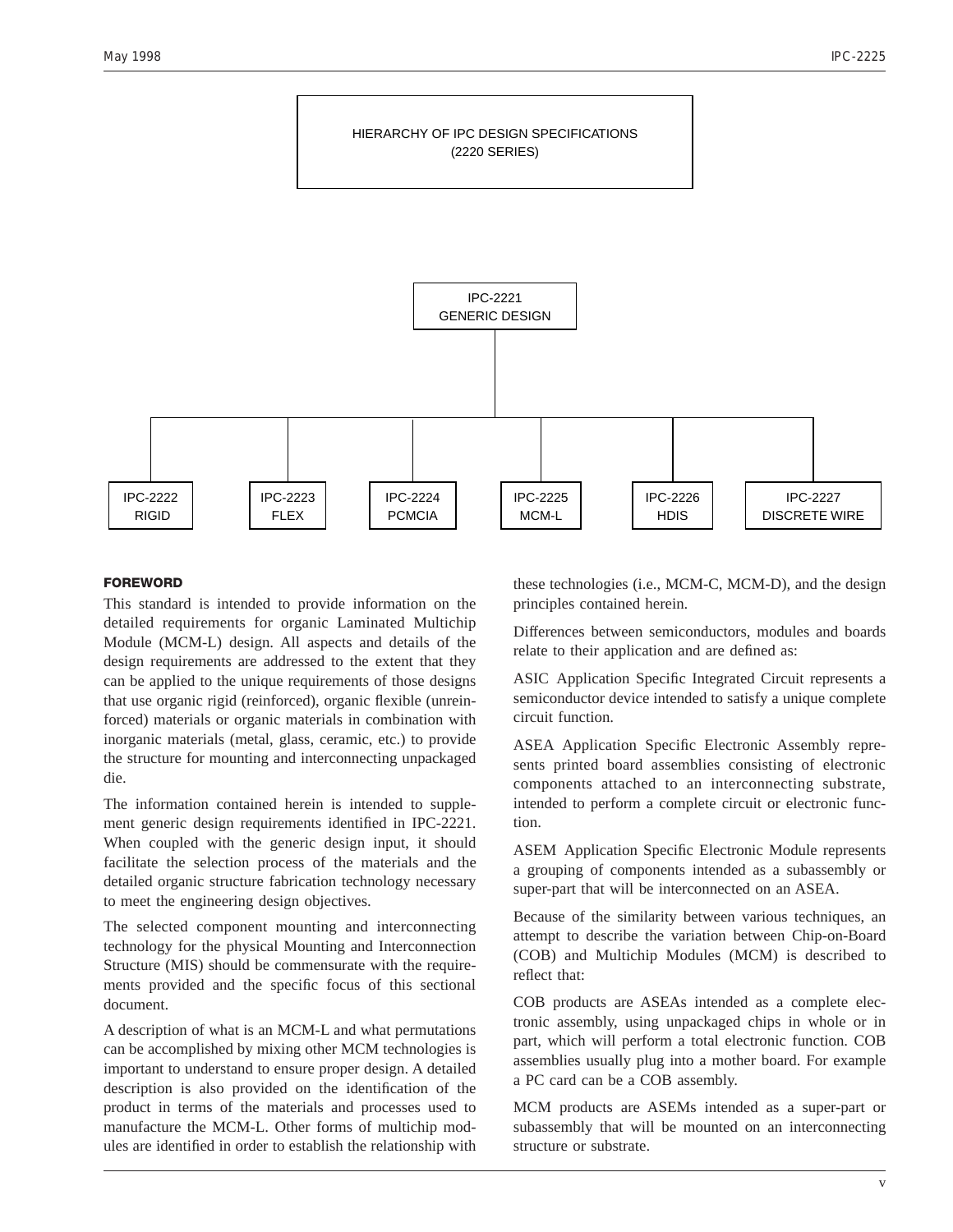# **Table of Contents**

| 1.0   |                                                                                       |  |
|-------|---------------------------------------------------------------------------------------|--|
| 1.1   |                                                                                       |  |
| 1.2   |                                                                                       |  |
| 1.3   |                                                                                       |  |
| 1.4   |                                                                                       |  |
| 1.5   |                                                                                       |  |
| 1.5.1 |                                                                                       |  |
| 1.5.2 |                                                                                       |  |
| 1.5.3 |                                                                                       |  |
| 1.6   |                                                                                       |  |
| 2.0   |                                                                                       |  |
| 2.1   | Institute for Interconnecting and Packaging                                           |  |
| 2.2   |                                                                                       |  |
| 2.2.1 |                                                                                       |  |
| 2.2.2 |                                                                                       |  |
| 2.3   |                                                                                       |  |
| 2.3.1 | American Society for Testing Materials                                                |  |
| 2.3.2 |                                                                                       |  |
| 3.0   |                                                                                       |  |
| 3.1   |                                                                                       |  |
| 3.1.1 |                                                                                       |  |
|       |                                                                                       |  |
| 3.1.2 |                                                                                       |  |
| 3.1.3 | Computer Aided Design (CAD) Tools 4                                                   |  |
| 3.2   |                                                                                       |  |
| 3.2.1 |                                                                                       |  |
| 4.0   |                                                                                       |  |
| 4.1   |                                                                                       |  |
| 4.2   | Dielectric Base Materials (Including                                                  |  |
| 4.2.1 |                                                                                       |  |
| 4.2.2 | Materials for Sequential Buildup  4<br>Materials for Embedded Structure MCM  5        |  |
| 4.2.3 |                                                                                       |  |
| 4.3   |                                                                                       |  |
| 4.4   |                                                                                       |  |
| 4.4.1 |                                                                                       |  |
| 4.4.2 |                                                                                       |  |
| 4.4.3 |                                                                                       |  |
| 4.5   | Surface Finishes for Flip Chip Attachment 5<br>Electronic Component Materials (Buried |  |
| 4.5.1 |                                                                                       |  |
| 4.5.2 |                                                                                       |  |

| 4.5.3  |                                            |  |
|--------|--------------------------------------------|--|
| 4.6    | Encapsulants, Underfill Materials, and Die |  |
| 4.6.1  |                                            |  |
| 4.6.2  | Underfill (Flip Chip Encapsulation) 6      |  |
| 4.6.3  |                                            |  |
| 4.6.4  |                                            |  |
| 4.7    |                                            |  |
| 5.0    | MECHANICAL/PHYSICAL PROPERTIES 6           |  |
| 6.0    |                                            |  |
| 7.0    |                                            |  |
| 7.1    |                                            |  |
| 7.2    |                                            |  |
| 8.0    | <b>COMPONENT AND ASSEMBLY ISSUES 7</b>     |  |
| 8.1    |                                            |  |
| 8.2    |                                            |  |
| 8.2.1  |                                            |  |
| 8.2.2  |                                            |  |
| 8.2.3  |                                            |  |
| 8.3    |                                            |  |
| 8.4    |                                            |  |
| 8.5    |                                            |  |
| 8.6    |                                            |  |
| 9.0    |                                            |  |
| 9.1    | Microvia Fabrication Methods  13           |  |
| 9.1.1  |                                            |  |
| 9.1.2  |                                            |  |
| 9.1.3  |                                            |  |
| 9.1.4  |                                            |  |
| 9.1.5  |                                            |  |
| 9.2    |                                            |  |
| 9.2.1  |                                            |  |
| 9.2.2  |                                            |  |
| 9.2.3  |                                            |  |
| 9.2.4  |                                            |  |
| 9.2.5  |                                            |  |
| 10.0   | <b>GENERAL CIRCUIT FEATURE</b>             |  |
| 10.1   |                                            |  |
| 10.1.1 |                                            |  |
| 10.1.2 |                                            |  |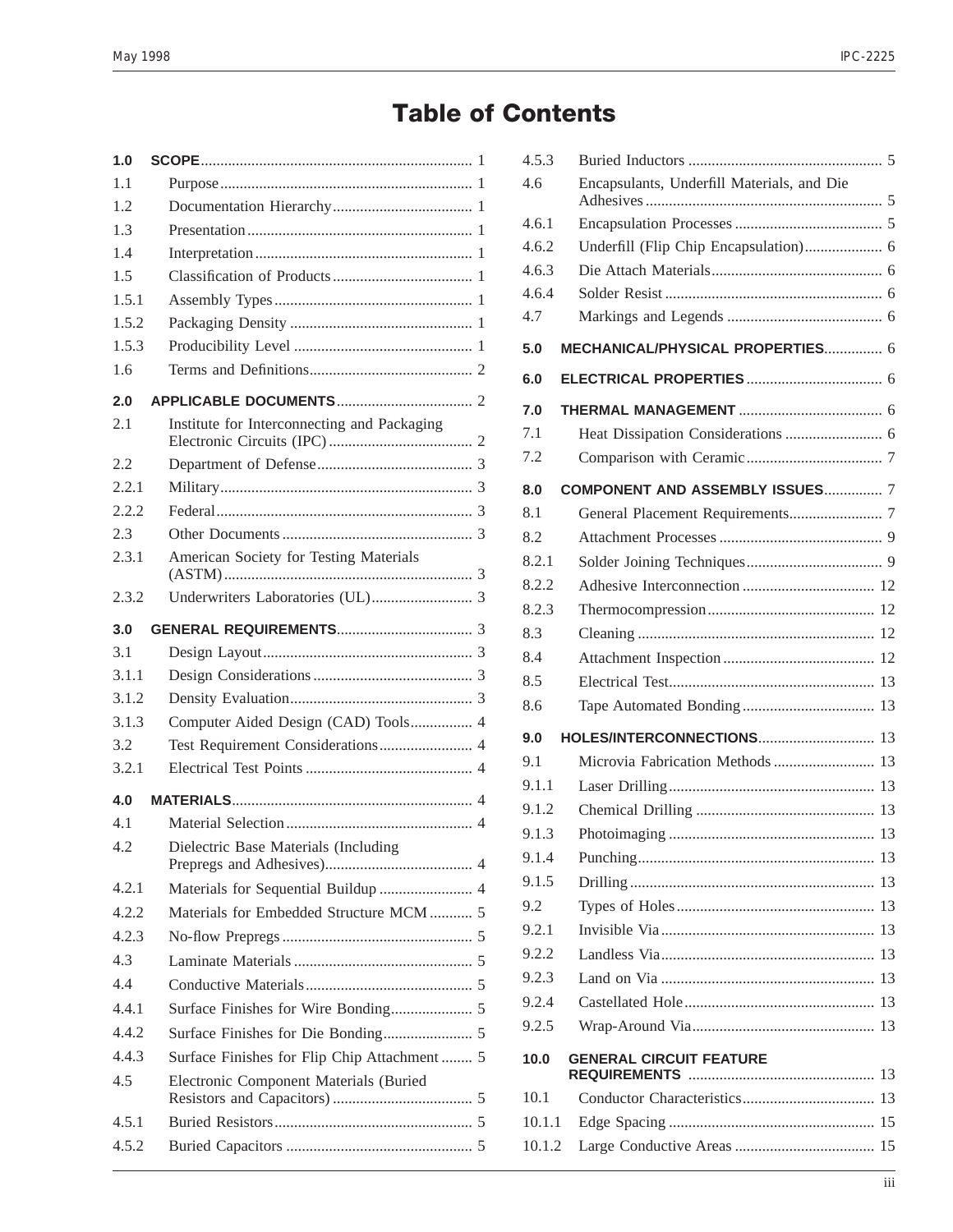| 10.1.3 |                                          |
|--------|------------------------------------------|
| 10.2   |                                          |
| 11.0   |                                          |
| 11.1   | <b>Procurement Documentation</b>         |
| 11.2   | Multichip Module (MCM-L)                 |
| 11.3   | Multichip Module (MCM-L) Construction 15 |
| 11.4   | Multichip Module (MCM-L) Materials       |
| 11.5   |                                          |
| 11.6   |                                          |
| 11.7   |                                          |
| 11.8   |                                          |
| 11.9   | <b>Special Electrical Performance</b>    |
| 11.10  | Configuration and Revision Control  16   |
| 11.11  |                                          |
| 11.12  |                                          |
| 11.13  | Electrical Test Requirements 16          |
| 11.14  |                                          |
| 11.16  | Automated Documentation Package  16      |
| 12.0   |                                          |

## **Figures**

| Figure 4-1  | Typical Encapsulation Design Guidelines  6                                          |
|-------------|-------------------------------------------------------------------------------------|
| Figure 7-1  | Die Attach Using Thermally Conductive                                               |
| Figure 7-1A | Example of Thermal Via Utilization  8                                               |
| Figure 7-1B | Example of Cavity Structure 8                                                       |
| Figure 7-1C |                                                                                     |
| Figure 7-2  | <b>Typical Thermal Enhancements for Multilayer</b>                                  |
| Figure 7-3  | Thermal Characterization of 104-I/O PGA,<br>Chip Facing Down - Ceramic vs. Plastic  |
| Figure 7-4  | Thermal Characterization of 149-I/O PGA<br>(with Cavity), Facing Down - Ceramic vs. |
| Figure 10-1 | Etched Conductor Characteristics 14                                                 |
|             | <b>Tables</b>                                                                       |
| 1-1 Ahle    | MCM-L Wiring Canability<br>1                                                        |

| Table 1-1  |                                            |
|------------|--------------------------------------------|
| Table 1-2  | MCM-L Area (mm <sup>2</sup> ) for 16 Chips |
| Table 3-1  | Laminated Multichip Module Interconnect    |
| Table 4-1  |                                            |
| Table 4-2  | Encapsulation Technologies for             |
| Table 4-4  |                                            |
| Table 10-1 | <b>Examples of Conductor</b>               |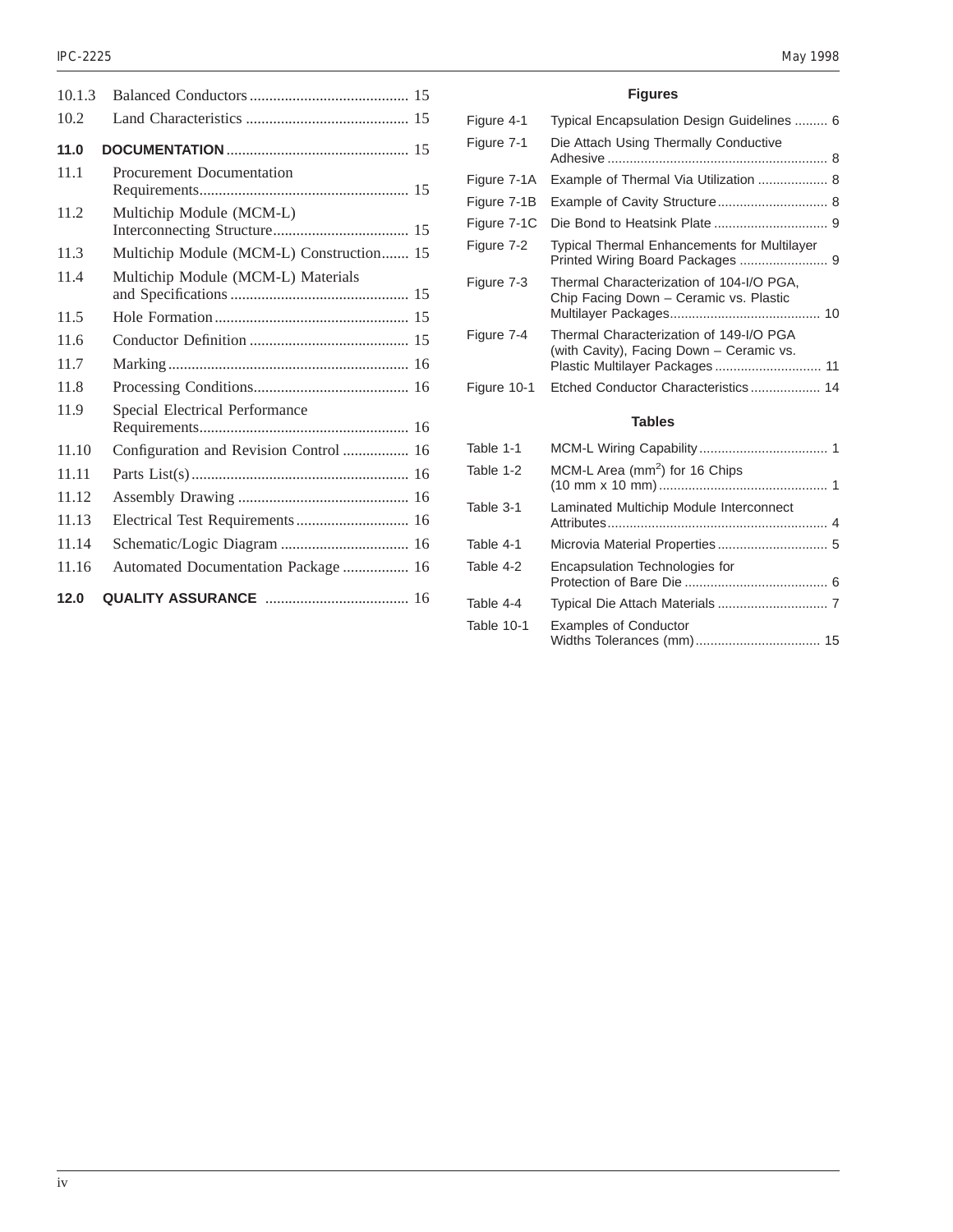## **Sectional Design Standard for Organic Multichip Modules (MCM-L) and MCM-L Assemblies**

## **1.0 SCOPE**

This standard establishes requirements and other considerations (thermal, electrical, electromechanical and mechanical) for the design of organic mounting structure used to interconnect chip components, which in combination form the completed functional Single Chip Module (SCM-L), MCM, or MCM-L assemblies.

**1.1 Purpose** The purpose of this standard is to establish design principles and recommendations that **shall** be used to produce the appropriate class of multichip module or assembly. Unique design requirements for multichip modules and multichip module assemblies intended for military electronic equipment applications will be noted as such, and **shall** be fabricated by a supplier that has been qualified by the appropriate agency unless otherwise agreed to contractually.

**1.2 Documentation Hierarchy** Document hierarchy shall be in accordance with generic standard IPC-2221.

**1.3 Presentation** Presentation shall be in accordance with the generic standard IPC-2221.

**1.4 Interpretation** Interpretation shall be in accordance with the generic standard IPC-2221.

**1.5 Classification of Products** Classification of products shall be in accordance with the generic standard IPC-2221 and as follows:

**1.5.1 Assembly Types** Assembly types are defined as:

*Single-sided/Double-sided —* Multiple bare and/or chip scale packaged die assemblies analogous to single and double sided printed board assemblies.

*Cavity Structures —* Multiple bare and/or chip scale packaged die assemblies in which the components are placed into cavities fabricated in the interconnecting structure.

*Stacked Structure (includes 3-D memory packages) —* Multiple bare and/or chip scale packaged die assemblies in which components are placed one on top of another.

*Embedded Structures —* Multiple bare and/or chip scale packaged die assemblies in which components are embedded within the interconnecting structure requiring lamination over bare die and subsequently interconnected.

*Multi-Mounting Structure —* Combination of any above assembly types.

**1.5.2 Packaging Density** The assembly of uncased or bare chips on substrates has become popular mostly due to the ability of such assemblies to reduce the area needed for interconnecting substrates. The ideal limit for such assembly would be to place all the chips tightly together, without any space in between. This would result in 100% of Packaging Efficiency, a ratio of silicon area to the substrate area. Naturally, 100% efficiency is not achievable, but this ratio is still useful in ranking various substrate construction of bare chip attachment methods.

Table 1-1 shows the different feature resolution capabilities, i.e., line widths and spacings, for the MCM-L mounting structure construction and their respective wiring density capability.

**Table 1-1 MCM-L Wiring Capability**

| <b>Typical wiring</b><br>capability<br>cm/cm <sup>2</sup> layer | <b>Typical</b><br>signal plane | <b>Total wiring</b><br>capability cm/cm <sup>2</sup> |
|-----------------------------------------------------------------|--------------------------------|------------------------------------------------------|
| Standard 15                                                     | 4S 8S                          | 60 30                                                |
| Extended 25                                                     | 4S 8S                          | 100 200                                              |
| Sequential 30-50                                                | 2S 4S                          | 60/100 120/200                                       |

Table 1-2 tabulates the total substrate area needed to place 16 chips (10 mm x 10 mm) on a MCM-L mounting structure using four typical chip wiring methods.

**Table 1-2 MCM-L Area (mm<sup>2</sup> ) for 16 Chips (10 mm x 10 mm)**

|           | Flip<br>Chip | Wire<br><b>Bond</b> | Flip<br><b>TAB</b> | Reg<br><b>TAB</b> |
|-----------|--------------|---------------------|--------------------|-------------------|
| MCM-L S/S | 2500         | 6200                | 7000               | 8400              |
| MCM-LD/S  | 1800         | 4300                | 4900               | 5900              |

**1.5.3 Producibility Level** Although multichip modules are usually high density interconnecting structures of bare chips, there are times when only a few bare chips are necessary to accomplish the goal of the multichip module designer. In these instances interconnection area relates to the amount of area of silicon die occupied on the module. Thus a general approximation has been made in the three levels as to the percentage of silicon area occupied on the interconnecting substrate.

The three MCM levels and their associated silicon area densities are:

- Level A General Design Complexity—Preferred  $( $40\%$  area density)$
- Level B Moderate Design Complexity—Standard (40 - 70% area density)